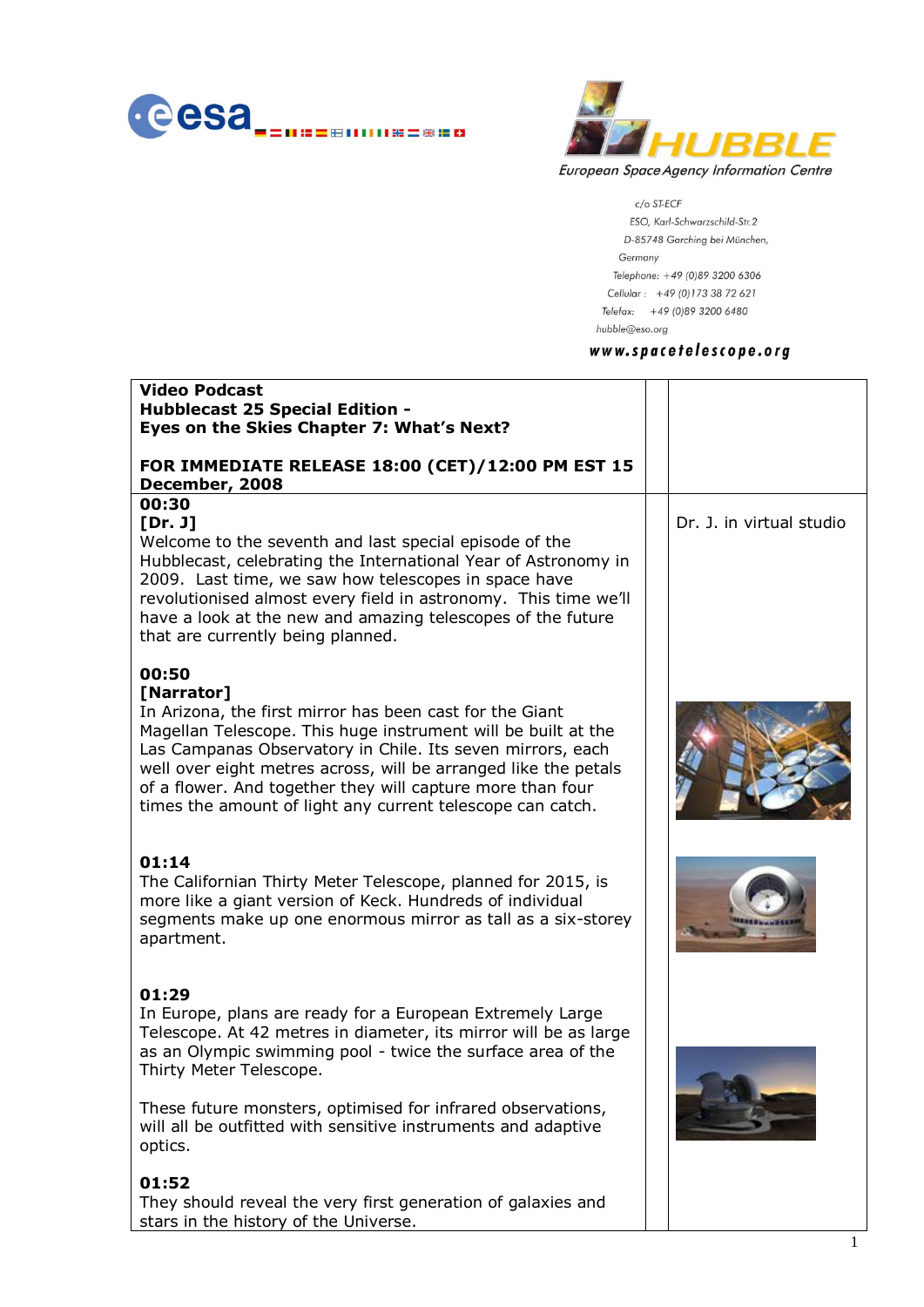Moreover, they may provide us with the first true picture of a planet in another solar system.

### **02:03**

For radio astronomers, 42 meters is peanuts. They hook up many smaller instruments to synthesise a much larger receiver.

# **02:13**

In the Netherlands, the Low Frequency Array, or LOFAR, is under construction. Fibre optics will connect 30 000 antennas to a central supercomputer. The novel design has no moving parts, but it can observe in eight different directions simultaneously.

# **02:31**

LOFAR technology will probably find its way into the Square Kilometre Array, which is now topping the wish-list of radio astronomers.

The international array will be built in Australia or South Africa. Large dish antennas and small receivers will team up to provide incredibly detailed views of the radio sky.

And with a total collecting area of one square kilometre, the new array will be by far the most sensitive radio instrument ever constructed.

### **03:00**

Evolving galaxies, powerful quasars, blinking pulsars – no single source of radio waves will be safe from the spying eyes of the Square Kilometre Array.

The instrument will even look for possible radio signals from extraterrestrial civilisations.

#### **03:20**

And what about space?

Well, after its fifth and final servicing mission, the Hubble Space Telescope will be on active duty until 2013 or so.

Around that time, its successor will be launched.

#### **03:40**

Meet the James Webb Space Telescope, a space infrared observatory named after a former NASA administrator.

## **03:50**

Once in space, its 6.5 metre segmented mirror unfolds like a blooming flower – one seven times as sensitive as Hubble's.

A large sunshade keeps the optics and the low-temperature instruments in permanent shadow, allowing them to operate near a whopping minus 233 degrees Celsius.





Footage of HST servicing.

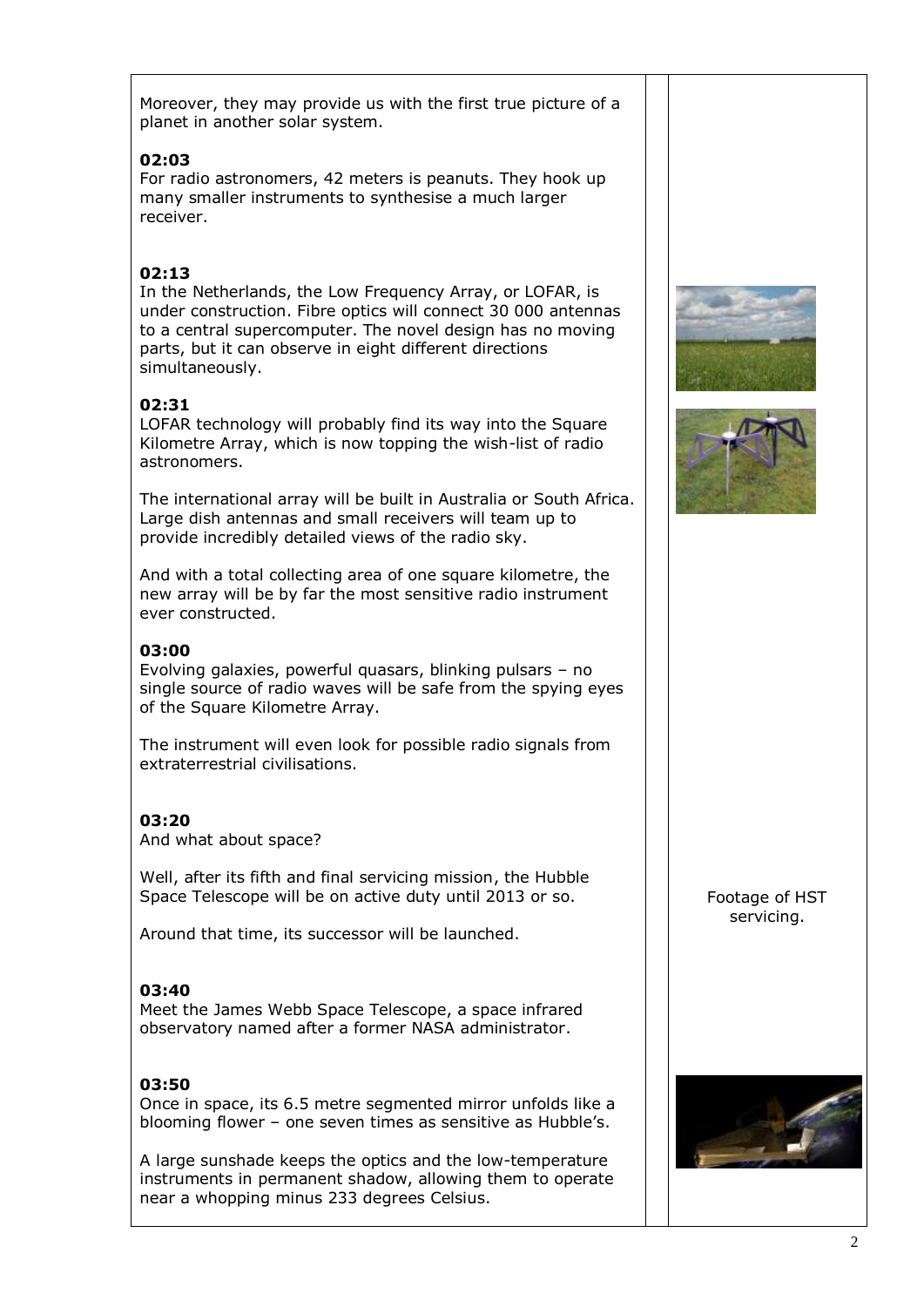## **04:12**

The James Webb Space Telescope won't orbit the Earth. Instead, it will be parked 1.5 million kilometres from our planet, in a wide orbit around the Sun.

## **04:25**

Half a century ago, the Hale telescope on Palomar Mountain was the largest in history. Now, an even bigger one will be flying into the depths of space.

We can only speculate about the exciting discoveries it will make.

Stay tuned!

# **04:40**

**[Dr. J.]**

Meanwhile, creative engineers come up with revolutionary designs for new telescopes all the time.

In Canada, scientists have built a so-called "liquid mirror telescope". In this kind of telescope the starlight is reflected not by a solid mirror but rather by the curved surface of a rotating reservoir of liquid mercury.

Because of their design, mercury telescopes can only look straight up, but their advantage is that they're relatively cheap and easy to build.

## **05:08**

Radio astronomers want to put a LOFAR-like array of small antennas onto the surface of the Moon, as far away as possible from terrestrial sources of interference.

## **05:19**

Who knows, one day there might even be a big optical telescope on the far side of the Moon.

#### **05:25**

Using space telescopes and occulting disks, X-ray astronomers hope to improve their eyesight tremendously in the future.

They may even succeed in imaging the very edge of a black hole.

#### **05:35 [Narrator]**

One day, the telescope may answer one of the most profound questions puzzling humanity: are we alone in the Universe?



### Dr. J. in Virtual Studio





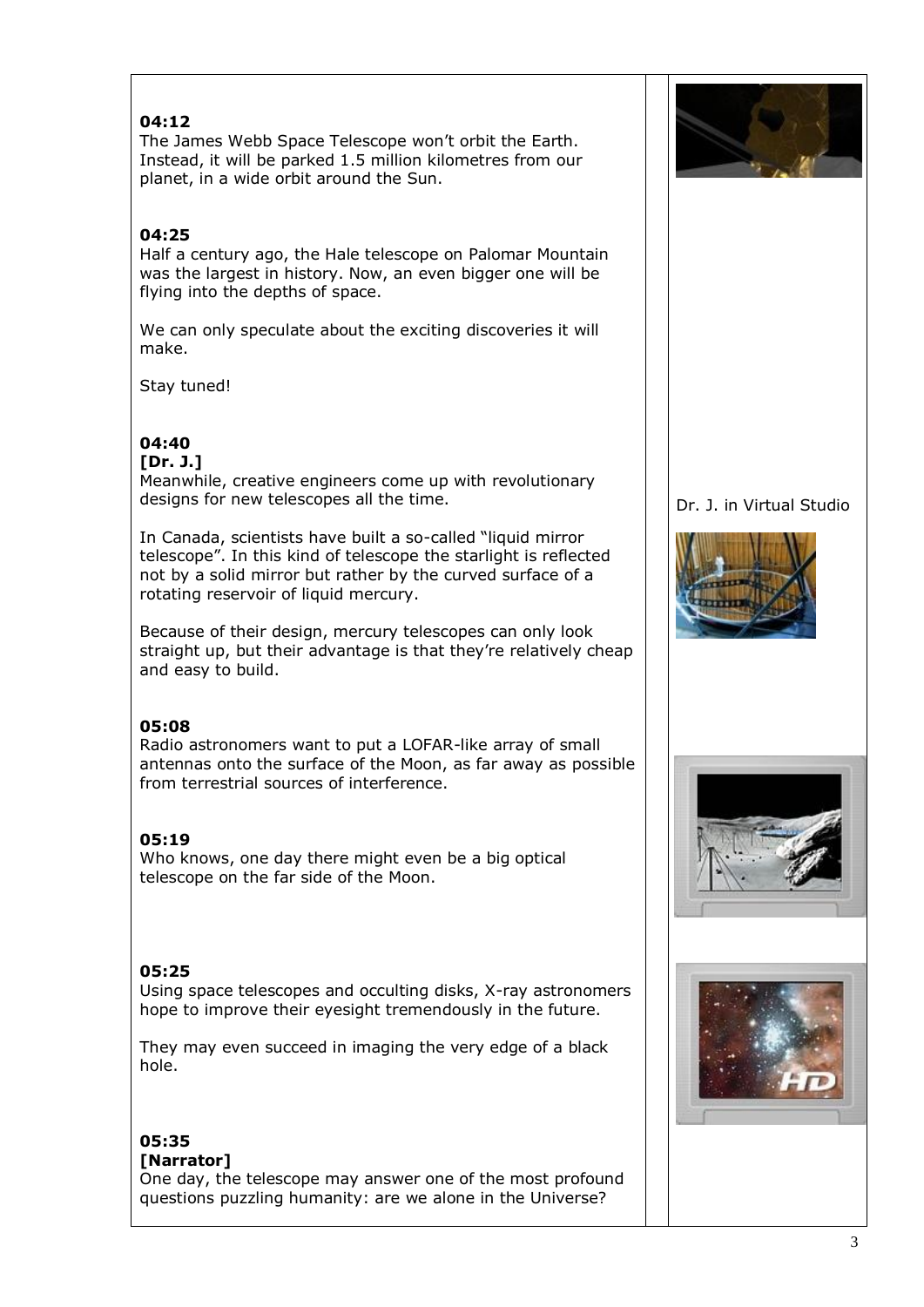### **05:50**

We know that there are other solar systems out there. We suspect there are even planets like Earth, with liquid water.

But... is there life?

#### **06:02**

Locating such extrasolar planets proves difficult. They are often hidden from astronomers by the intense light radiated by their mother stars.

Interferometers launched into the darkness of space may provide a novel answer.

Right now NASA is considering a project called the Terrestrial Planet Finder. And in Europe, scientists are designing the Darwin Array.

#### **06:28**

Six space telescopes orbit the Sun in formation. Lasers control their mutual distances to the nearest nanometre. Together they have incredible resolving power, cancelling out the light from overbearing stars so scientists can actually see Earth-like planets around other stars.

#### **06:49**

Next astronomers must study the light reflected by the planet. It carries the spectroscopic fingerprint of the planet's atmosphere.

#### **06:59**

Who knows, in 15 years time we may detect the signatures of oxygen, methane and ozone. The signposts of life.

# **07:09**

#### **[Dr. J.]**

The Universe is full of surprises. The sky never ceases to impress.

No wonder that hundreds of thousands of amateur astronomers across the globe go out every clear night to marvel at the cosmos.

#### **07:21**

Their telescopes are much better than the instruments used by Galileo. Their digital images even surpass the photographic images taken by professionals just a few decades ago.

#### **07:30**

Astronomers' quest for cosmic understanding, their telescopic exploration of the Universe, is only 400 years old. There's still a lot of uncharted territory out there.



Dr. J. walks into view, with starry sky and behind him.

Images of amateur astronomer.